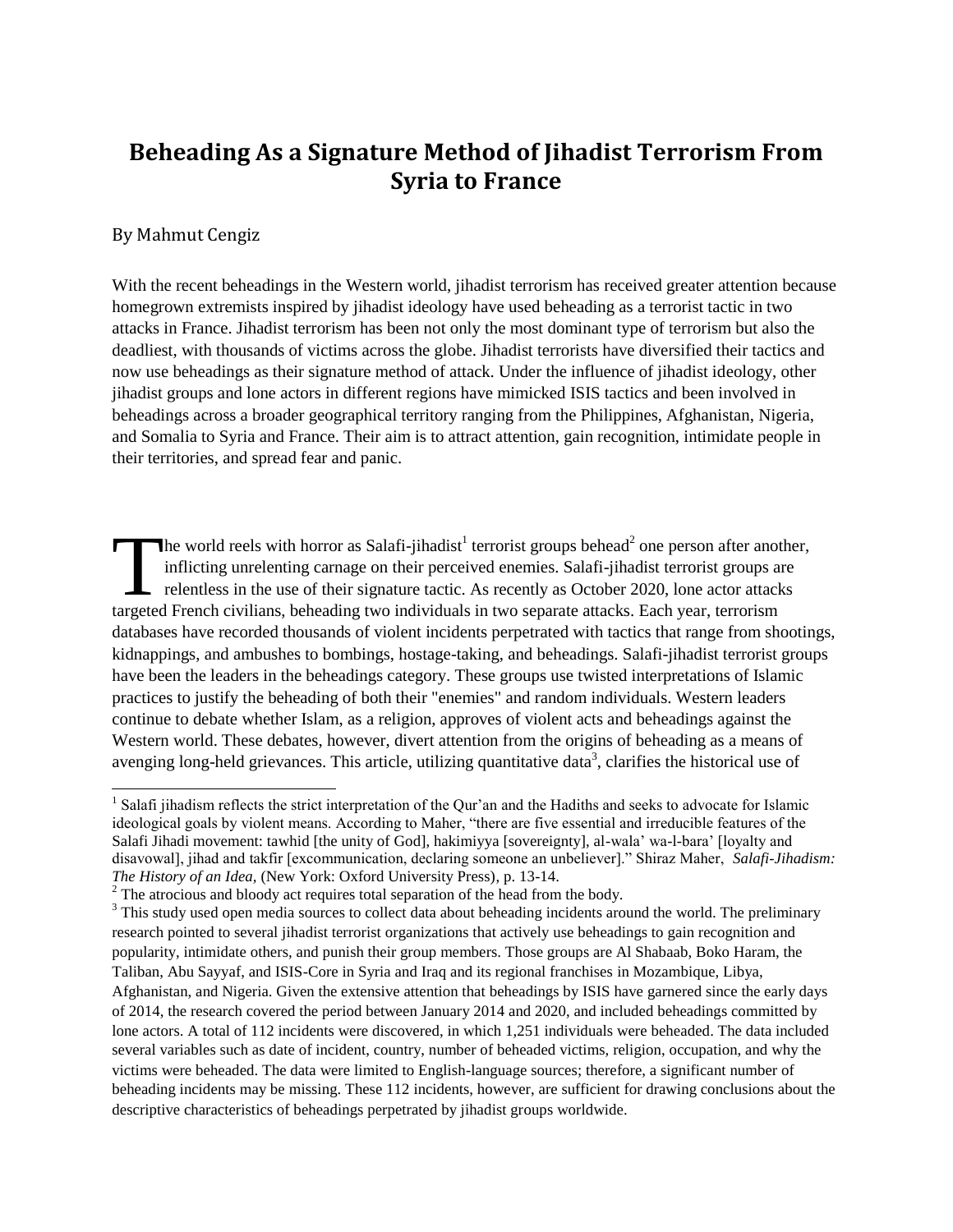beheadings by terrorist groups and attempts to explain how beheadings have become the attack strategy of choice among jihadist terrorist organizations and homegrown extremists who act as individuals inspired by a jihadist ideology in the Western world.

### **Signature Methods**

Symbolism is one of the features of terrorism. The targets that terrorists choose are intended to symbolize the righteousness of their violent acts and the evil nature of the groups with which they are at war. To terrorists, the use of symbolism is a way to rationalize and justify their violent actions.<sup>4</sup> The need for symbolism also influences terrorist groups' selection of a method for carrying out their violent acts. The methods selected reflect the peculiarities of each terrorist group's political environment—often to the extent that those methods become synonymous with the terrorist group itself. These engrained methods become the *signatures* of distinct terrorist movements. For example, Italy's Red Brigade and the Irish Republican Army used kneecapping, a technique that involves shooting a victim in the back of the knee joint. Other signature methods, such as kidnappings, are associated with Abu Sayyaf. In contrast, hijackings are associated with the Popular Front for the Liberation of Palestine, and suicide bombings are associated with Iraqi insurgents and Tamil Tigers.<sup>5</sup> For Salafi jihadist groups, the signature method has been beheadings.

## **Jihadist Groups**

David Rapoport classified the historical development of terrorist organizations as occurring in four waves based on their ideologies. His classification specified the duration of these waves and, according to him, each wave lasted around 40 years. The fourth period is religious terrorism in which the world saw attacks by right-wing extremist groups exploiting Christianity in the Western world in the  $1980s<sup>6</sup>$  and a sarin nerve-agent attack by a religious cult in the 1990s in Japan.<sup>7</sup> The dominant group in the fourth wave, however, is terrorist groups exploiting Islam.

Mujahedeen fighters, whom the Western world referred to as "religious warriors" when the group fought against the Soviet Union during the Soviet-Afghan War, also were part of the fourth wave. When the Soviets withdrew their soldiers from Afghanistan in 1989, the Western world turned a blind eye to the mujahedeen fighters who shortly afterward traveled to other regions.<sup>8</sup> They sought out jihadist regions where the Muslim population was being oppressed, specifically Bosnia and Kosovo. The formation of al Qaeda and its attacks in the 1990s once again brought attention to jihadist groups. The Western world, however, did not take serious precautions against these groups until the September 11, 2001 attacks.<sup>9</sup> The United States subsequently changed its counterterrorism strategies, and criminal justice policies<sup>10</sup> were replaced with a military strategy in Iraq and Afghanistan.

 $\overline{a}$ <sup>4</sup> Gus Martin, *Understanding Terrorism* (Boston: Sage, 2018), p. 6.

<sup>&</sup>lt;sup>5</sup> Ibid., p. 264 and 265.

<sup>6</sup> Daryl Johnson, "The U.S. government, media organizations, and political scholars often characterize the "War on Terror" as a clash of civilizations or a battle against radical Islam," Southern Poverty Law Center*,* 2018 Spring Issue, February 10, 2018.

<sup>7</sup> David Rapoport, *The Four Waves of Modern Terror: International Dimensions and Consequences*," in *An International History of Terrorism: Western and Non-Western Experiences*, eds. Jussi M. Hanhimaki and Bemhard Blumenau (New York: Routledge, 2013).

<sup>8</sup> "Who Is responsible for the Taliban?" Washington Institute for Near East Policy*,* March 1, 2002.

<sup>9</sup> Rohan Gunaratna, *Inside Al Qaeda: Global Network of Terror (*Newyork: Colombia University Press 2002), p. 18 and D. Benjamin and S. Simon, *The Age of sacred Terror* (New York: Random House, 2002), p. 98 and 102.

<sup>&</sup>lt;sup>10</sup> Robert Chesney and Jack Goldsmith, "Terrorism and the convergence of the criminal and military detention models," Stanford Law Review, (2008) 60(4): pp. 1079- 1134.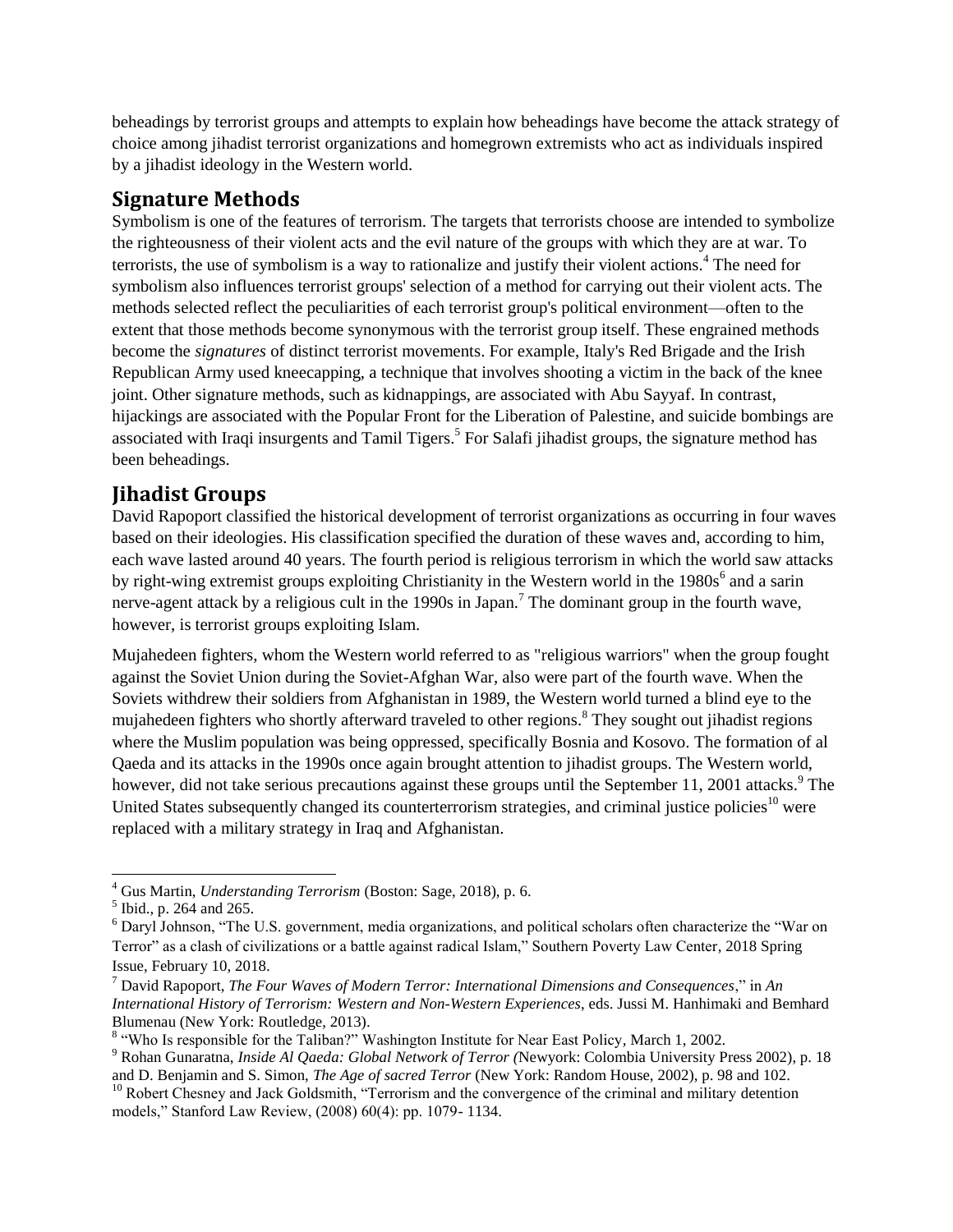Countries in the Western world have successfully protected themselves after the 9/11 attacks, but they have failed to predict the unintended consequences of the U.S. invasion of Iraq. After overthrowing the regime of Saddam Hussein, the discriminatory policies<sup>11</sup> of Iranian-backed Shia governments pushed Sunni tribes into the hands of Salafi-jihadist groups. Huge masses joined al Qaeda in Iraq (AQI), a group founded and led by Abu Musab al-Zarqawi.<sup>12</sup> No one had predicted that AQI would evolve into the wealthy and powerful terrorist organization known as ISIS nor that it would control a swath of vast territory in Iraq and Syria.<sup>13</sup>

The Arab Spring in the early 2010s was successful in ousting long-serving authoritarian leaders but left security gaps that Salafi-jihadist groups were quick to fill.<sup>14</sup> These groups competed to declare loyalty to either ISIS or al Qaeda in 2014 and 2015, at a time when ISIS was the most popular terrorist group.<sup>15</sup> The appeal of ISIS lay with the large amount of territory the group controlled and the financial resources the organization was able to generate. According to the 2018 Annex of Statistical Information Report, ISIS had affiliated groups in 26 countries while al Qaeda had such groups in 15 countries.<sup>16</sup> The jihadist groups' failures against well-developed and well-equipped Western military forces pushed the jihadist groups to develop a new type of terrorism. Inspired by either ISIS or al Qaeda ideology, homegrown extremists have begun to threaten the security of their home countries in the Western world.<sup>17</sup>

Recent trends demonstrate that jihadist groups have found favorable ground in many regions of the world. Afghanistan, Syria, Iraq, Somalia, and Yemen were the countries with the most terrorist incidents in 2019, recording 52 percent of all terrorist incidents.<sup>18</sup> Jihadist groups are the deadliest and most influential terrorist groups when compared with other types of terrorist organizations. The fatality rate is higher for jihadist groups than it is for other kinds of terrorist organizations.<sup>19</sup> In 2019, seven of the ten terrorist groups with the most incidents were jihadist groups, and the Taliban, ISIS, al Shabaab, and Boko Haram were the perpetrators of 35 percent of all terrorist incidents.<sup>20</sup> The top 10 terrorist organizations responsible for the most casualties included nine jihadist groups, which, collectively, were responsible for killing or wounding more than 25,000 people in 2019.<sup>21</sup> The victims of these groups in 2019 were civiliansand government and military personnel,<sup>22</sup> and a vast majority of the victims were Muslims. The Taliban, ISIS, and al Shabaab were the top three organizations to use tactics that included suicide bombings, assassinations, and improvised explosive devices  $(IEDs).^{23}$ 

 $\overline{a}$ <sup>11</sup> Daniel L. Byman, "The resurgence of al Qaeda in Iraq," Brookings Institute*,* December 12, 2013.

<sup>&</sup>lt;sup>12</sup> Abdul Basir Yosufi, "The Rise and Consolidation of Islamic State: External Intervention and Sectarian Violence," Partnership for Peace Consortium of Defense Academies and Security Studies Institutes*,* Vol. 15, No. 4 (Fall 2016): pp. 91-110.

<sup>13</sup> Patrick B. Johnston and Jacob N. Shapiro, "Foundations of the Islamic State," *Rand,* November 15, 2015.

<sup>&</sup>lt;sup>14</sup> James Phillips, "The Arab Spring Descends into Islamist Winter: Implications for U.S. Policy," The heritage Foundation*,* December 10, 2012.

<sup>&</sup>lt;sup>15</sup> Mahmut Cengiz and Kutluer Karademir "Why Salafi-Jihadist Terrorist Groups Pledge Allegiance to Al Qeada or ISIS", International Journal on Criminology, Volume 7, Number 2, Spring (2020): pp. 8-29.

<sup>&</sup>lt;sup>16</sup> "Annex of Statistical Information 2018," U.S. Department of State, October 2019, pp. 5-6.

<sup>&</sup>lt;sup>17</sup> Kim Cragin, "Addressing the Threat of Homegrown Violent Extremists Sympathetic to the Islamic State," *Lawfare,* July 7, 2019.

<sup>&</sup>lt;sup>18</sup> "Annex of Statistical Information 2019," U.S. Department of State, June 10, 2020, p. 10.

<sup>19</sup> Ibid., p. 10.

 $20$  Ibid.

 $^{21}$  Ibid., p, 11.

 $^{22}$  Ibid., p. 14.

 $23$  Ibid., p. 22.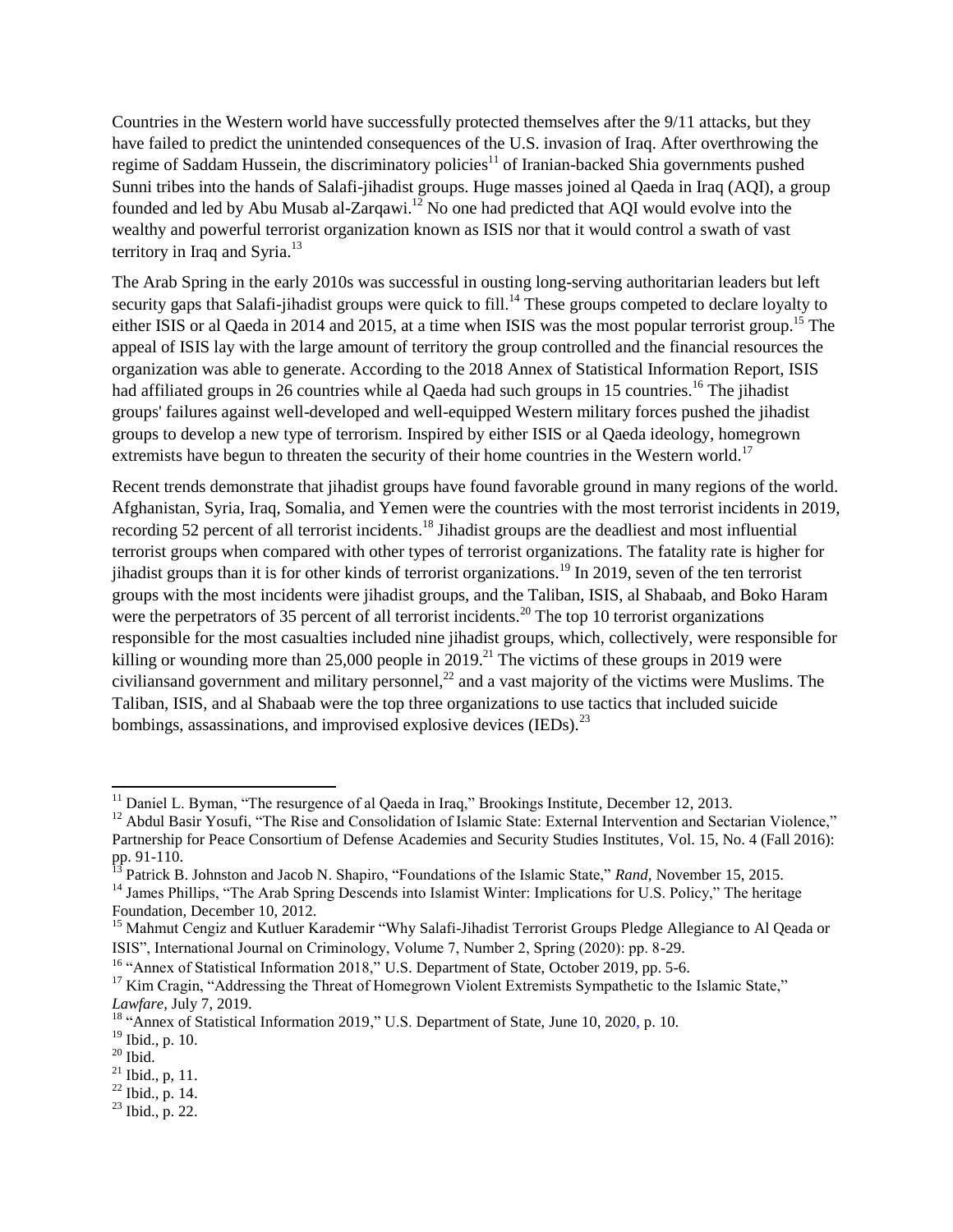The tactics and targets of jihadist terrorist groups have evolved since the 1980s to the point where they have used a variety of tactics in their home countries and in the Western world. Typically, jihadist terrorist groups have used IEDs, vehicle-borne improvised explosive devices (VBIEDs), and suicide bombings to target local governments or Western military forces in their home countries.<sup>24</sup> However, homegrown extremists were more likely to use car-ramming and stabbings as their preferred modes of attack.<sup>25</sup> Beheadings as a mode of the attack had primarily been contained to conflict zones. Jihadist lone actors in Western countries, however, have begun to adopt beheadings as their preferred mode of tactic.

#### **How Do Jihadist Groups Justify Beheading?**

The ideological foundations of beheadings are grounded on the Salafi jihadist interpretation of the Qur'an. A twisted version of Salafism has expanded in the world, using a literal translation of the Qur'an and Hadiths. This version bases the government on a Salafi interpretation of Islamic law. It identifies Muslims as heretics who disagree with jihadi Salafi ideology and approves the killing of Shi'ites because they are apostates and wage offensive jihad against idolatry.<sup>26</sup> The teachings of several well-known scholars have inspired today's jihadist groups. For example, Ibn Taymiyya introduced new ideas about purity and militancy and called for the destruction of heretics and invaders, making jihad the sixth pillar of Islam.<sup>27</sup> He emphasized the Tawhid and attacked religious practices not endorsed by Prophet Mohammad and the first four caliphs. He also expanded the meaning of jihad by advocating attacks on nonbelievers.<sup>28</sup> Ibn Abdul Wahhab, affected by Ibn Taymiyya's teachings, started a purification movement that took root in the Arabian Peninsula. His followers have forced their puritanical views on those who disagree with them. $^{29}$ 

The most recent Salafi scholars have inspired jihadist groups to rule by terror and operate alone in the Western world. For example, Abu Bakr Naji inspired the idea of ruling by terror and believed that ruthlessness is necessary to create the caliphate.<sup>30</sup> Naji called for relentless war against all internal and external enemies and argued that jihadist groups must brutally conduct savage public torture and butchery against all who resist.<sup>31</sup> In his study titled "A Call to Global Islamic Resistance," Abu Musab al Suri popularized leaderless resistance in jihadi Salafist circles.<sup>32</sup> Al Suri called for jihad on the individual level and urged urban terrorism and covert solo attacks by wholly separate cells because he believed that Al Qaeda would not succeed against well-developed Western military forces and intelligence agencies. Al Qaeda's leader described Suri's teachings as a "rich river" for holy warriors.<sup>33</sup>

Salafi jihadist groups have strictly interpreted verses of the Qur'an, and they base their use of beheadings on Sura 47:4 in the Qur'an. There are various translations<sup>34</sup> of this verse. Here is one example used by  $Sufi<sup>35</sup>$  Muslims:

 $\overline{a}$ 

 $33$  Ibid.

<sup>&</sup>lt;sup>24</sup> Matthew Hedges, "Evolving Terrorist Tactics, Techniques, and Procedures (TTP) Migration Across South Asia, Caucasus, and the Middle East," *Inegma Special Report 7,* May 2010.

<sup>25</sup> "What is the Threat to the United States?" *New America*.

<sup>&</sup>lt;sup>26</sup> Cole Bunzel, "From Paper State to Caliphate: The Ideology of the Islamic State," Brookings Institution, March 9, 2015.

<sup>27</sup> Jonathan R. White *Terrorism and Homeland Security* (Boston: Cengage Learning, 2018), p. 252 and 253.

<sup>28</sup> Ibid., p. 253.

 $29$  Ibid.

<sup>30</sup> Ibid., p. 254-255.

 $31$  Ibid.

<sup>32</sup> Ibid., p. 254.

<sup>&</sup>lt;sup>34</sup> In one example, "When you meet those who disbelieve in battle, immediately smite at their necks. When you finally overwhelm them, tie the bond tight, and capture them. Until the war lays down its burdens, then release them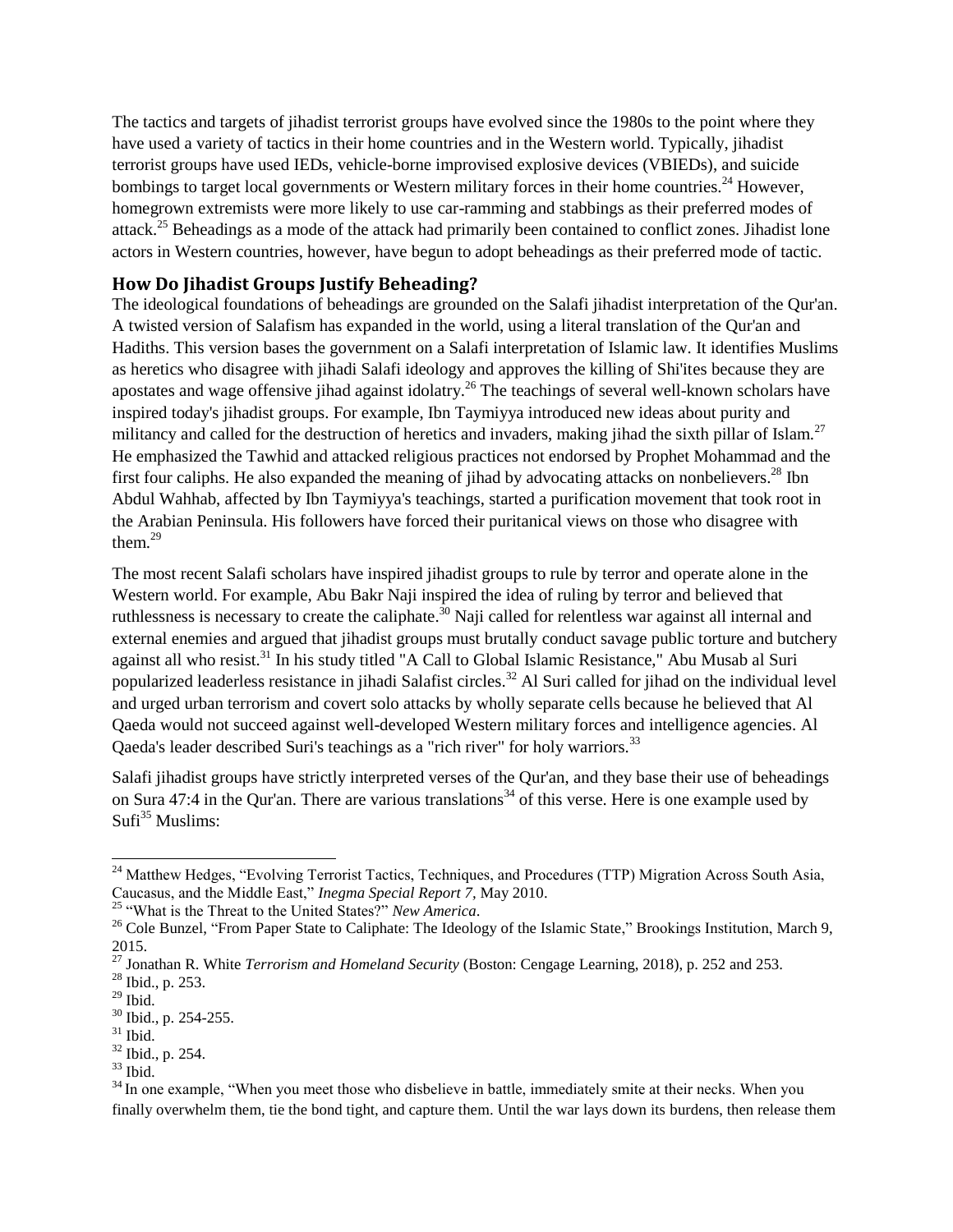"Therefore, when ye meet the Unbelievers in battle, smite at their necks; At length, when ye have thoroughly subdued them, bind a bond firmly (on them): thereafter (is the time for) either generosity or ransom: Until the war lays down its burdens. Thus (are ye commanded): but if it had been God's Will, He could certainly have exacted retribution from them (Himself); but (He lets you fight) in order to test you, some with others. But those who are slain in the Way of God,- He will never let their deeds be lost."<sup>36</sup>

Salafi jihadists, however, translate and interpret Quranic verses literally. Here is one example, also from Qur'an 47:4:

So, when you clash with the unbelieving Infidels in battle, smite their necks until you overpower them, killing and wounding many of them. At length, when you have thoroughly subdued them, bind them firmly, making (them) captives. Thereafter either generosity or ransom until the war lays down its burdens. Thus are you commanded by God to continue carrying out jihad against the unbelieving infidels until they submit to Islam.<sup>37</sup>

Jihadist terrorist groups selectively use the first sentence and ignore its context. "Smite their neck" actually refers to being in a war and is limited to killing only those who have not surrendered.<sup>38</sup> When the war is over, the verse says that one can either release captives or demand ransom for them, but the verse does not approve of killing those captives. The second misinterpretation is related to the identification of nonbelievers. Today's Salafi jihadist groups categorize all Westerners as nonbelievers and Muslims who do not endorse their ideology as heretics or apostates.<sup>39</sup>

#### **Perpetrators of Beheadings**

 $\overline{a}$ 

Humans have used beheadings in the name of capital punishments for millennia. Some cultures viewed beheadings as the proper form of death. During the period of the French Revolution known as the Reign of Terror, the guillotine was used for beheadings and became the only legal method for punishing rebels

when the war is over, either free of charge or by ransom. This is the order of Allah. Had Allah willed, Allah would have taken revenge on them otherwise, but that is how it is to try you out with each other. As for those who are killed in the way of Allah, Allah will never fail their deeds." "Elmalili Hamdi Yazir: Muhammet Suresi 4. Ayet Meali," Namaz Zamani. In another example, "So when you meet the "disbelievers" in "battle", strike "their" necks until you have thoroughly subdued them, then bind them firmly. Later '" free them either as" an act of grace or by ransom until the war comes to an end. So will it be. Had Allah willed, He "Himself" could have inflicted punishment on them. But He does "this only to" test some of you by means of others. And those who are martyred in the cause of Allah. He will never render their deeds void." Mustafa Khattap "Muhammad Verse 4," Quran.

<sup>&</sup>lt;sup>35</sup> The Sufis are seen as peaceful, tolerant and moderate. Their leaders dedicate themselves to promote love and peace worldwide. Rachid Acim, "The Reception of Sufism in the West: The Mystical Experiences of American and European Converts," *[Journal of Muslim Minority Affairs](https://www.tandfonline.com/toc/cjmm20/current)*, Volume 38, (2018 - [Issue 1,](https://www.tandfonline.com/toc/cjmm20/38/1) pp. 55-72.

<sup>&</sup>lt;sup>36</sup> "Ouran 47:4 When You Meet the Infidels, Smite Their Necks," Comparative Religion, November 5, 2012. <sup>37</sup> Ibid.

 $38$  Nonetheless, verse 47:4 limits the killing of nonbelievers during a war unless they have surrendered. Pro-ISIS writer Ibn Mahmud, however, used verse 47:4 to justify the beheading of American journalist James Foley in 2014. According to Mahmud, Foley entered Islam's state without a covenant, so he was seen as an enemy alien. As for the actual method of killing Foley, Mahmud claimed that beheading non-Muslim adversaries was ordered by God according to Sura 47:4 in the Qur'an. Joas Wagemakers, "Salafi Source Readings between al-Qaeda and the ISIS," Oasis Center, July 29, 2016.

<sup>39</sup> Jean Heery, "Latest ISIS Propaganda Rails Against Apostasy," Tony Blair Institute For Global Change*,* March 9, 2017.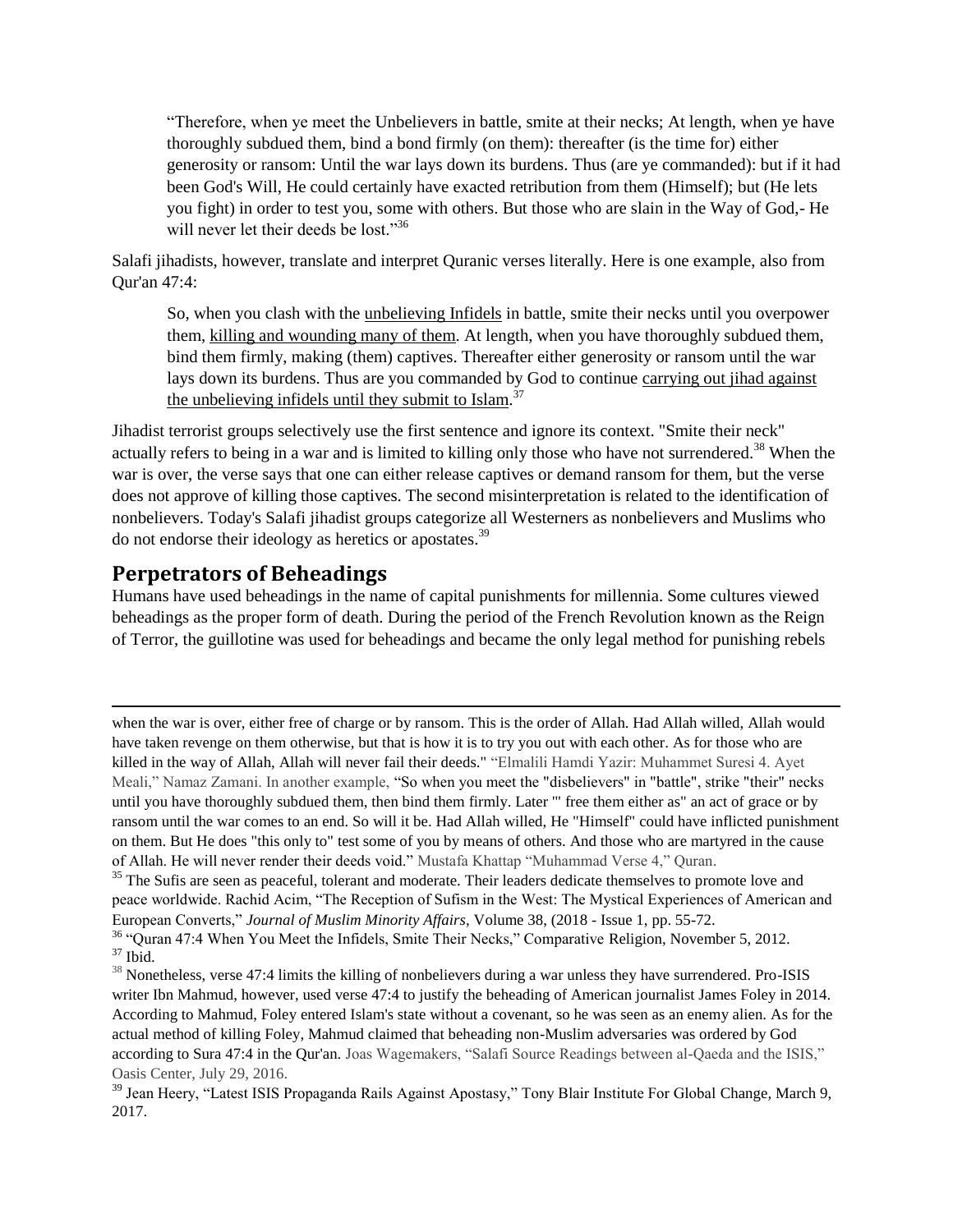and criminals.<sup>40</sup> During other periods in history, beheading was regarded as a contemptuous practice.<sup>41</sup> Recently, beheadings had become associated with drug cartels and terrorism. Drug cartels, for example, have aimed to force the population in their territories to cower in fear and never challenge the cartels' power.<sup>42</sup> In the terrorism realm, Salafi jihadist terrorist groups have practiced beheadings in the name of Islam. The practice has been traced to the war in Chechnya from August 1999 to April 2009, where Chechen fighters captured and decapitated Russian soldiers in Eastern Europe.<sup>43</sup> In the Middle East, meanwhile, terrorists targeted Westerners for beheading.<sup>44</sup>

After the toppling of the Saddam Hussein regime in 2003, jihadists in Iraq used beheadings to force countries that had deployed troops to Iraq to withdraw them, prevent private companies from making investments in Iraq, and intimidate Iraqis not to join the Iraqi armed forces. It should be noted that ISIS's televised beheadings were intended to attract the support of European Muslims. A survey of 3,300 adults in the United States showed that about 25 percent of the respondents watched at least part of ISIS's beheading video.<sup>45</sup> Two common reasons the respondents gave for why they watched the video were to gain information or to verify the authenticity of the beheadings because they were interested or curious.<sup>46</sup>

The systematic routinized campaign of beheadings of Muslims and non-Muslims peaked when ISIS invaded a vast territory in Iraq and Syria in 2014. According to the database used for this study, jihadist groups beheaded 1,251 victims between 2014 and 2020. The number of beheading victims was the highest in 2015 and decreased steadily thereafter (see Figure 1).

 $\overline{a}$ 

<sup>40</sup> Roberson, Cliff, and D.K. Das *An Introduction to Comparative Legal Models of Criminal Justice* (New York: CRC Press, 2008), p. 172.

 $41$  Ibid.

<sup>42</sup> [Pamela L. Bunker](https://www.tandfonline.com/author/Bunker%2C+Pamela+L) and [Lisa J. Campbell,](https://www.tandfonline.com/author/Campbell%2C+Lisa+J) "Torture, beheadings, and narcocultos," *Small Wars and Insurgencies,* February 2010 21(1): pp. 145-178.

<sup>43</sup> Maura Reynolds, "War has no Rules For Russian Forces Fighting in Chechnya," Los Angeles Times, September 17, 2000.

<sup>44</sup> For example, journalist Daniel Pearl from the *Wall Street Journal* was kidnapped in January 2002 on a directive from al Qaeda and beheaded a month later. In 2004, American Nick Berg, an American freelance radio-tower repairman who went to Iraq after the U.S. invasion of Iraq in 2003, was beheaded while wearing an orange jumpsuit that his captors intended to mimic the clothing worn by prisoners held by the United States at Guantanamo Bay. Other beheading victims over the years have included captured Iraqi soldiers.

<sup>45</sup> S. Redmond, S., N.M. Jones, E.A. Holman "Who Watches an ISIS Beheading—And Why." *American Psychologist, 74*(5), (2019): pp. 555-568.

 $^{46}$  Ibid.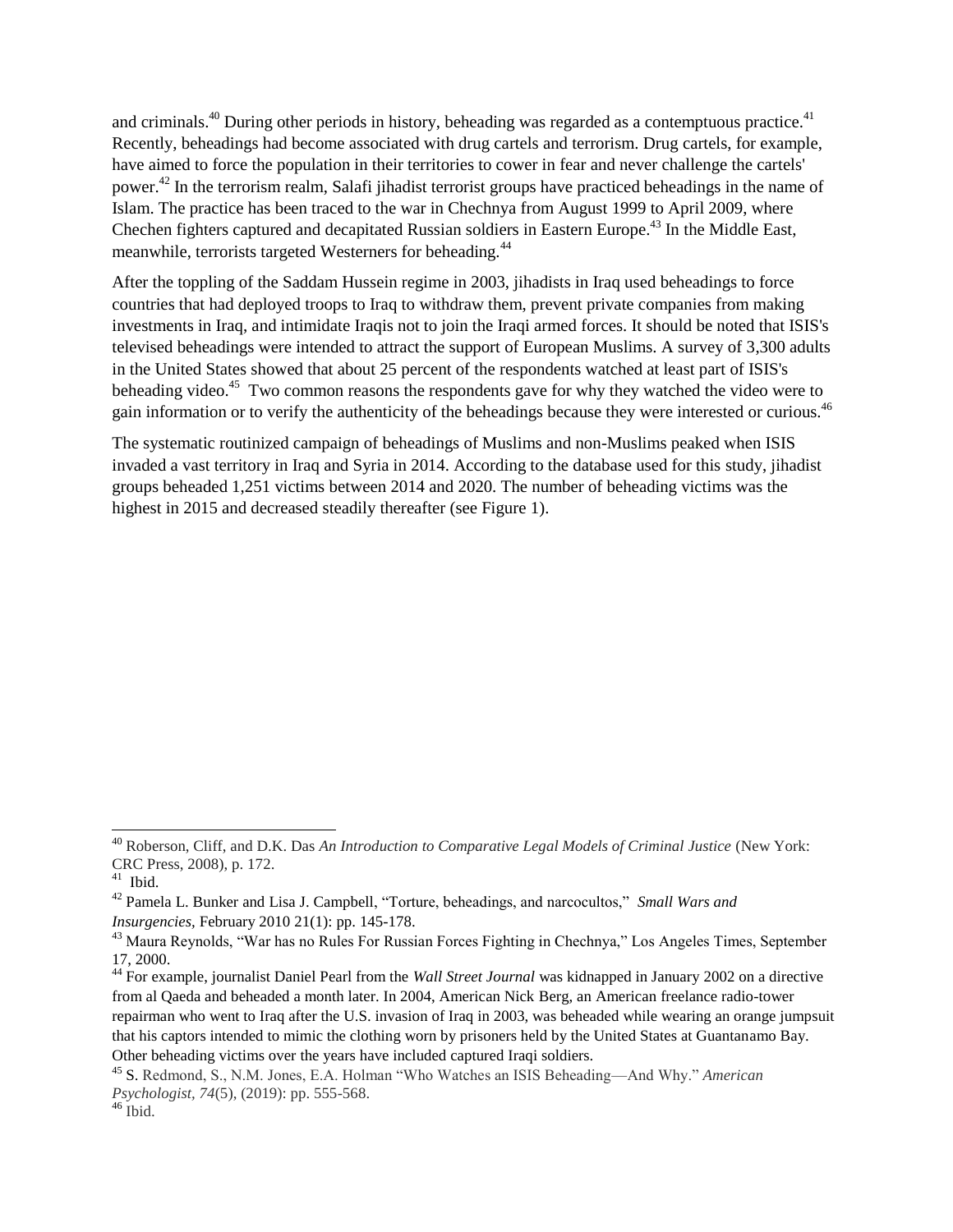

Figure 1: Number of beheaded victims between 2014 and 2020

Figure 2 shows the countries where victims were beheaded. Syria recorded the largest number of beheading cases because ISIS was acting like a de facto state in that country where it ruled more than 6 million people from 2014 through 2015. Mozambique had the second largest number of beheading cases, most of which were perpetrated by the Mozambique franchise of ISIS. Nigeria had the third largest number of beheading cases, all of which were perpetrated by Boko Haram and ISIS-West Africa Province (ISWAP). The remaining countries (in decreasing order of cases) were Afghanistan, where another ISIS franchise, the ISIS-Khorasan<sup>47</sup>, beheaded most of the victims; Libya and Egypt, where ISIS branches in those countries were the responsible parties; Iraq; the Philippines, where Abu Sayyaf was responsible for most of the beheadings; Somalia and Kenya, where al Shabaab was the main perpetrator; and France, where two lone jihadist actors were the perpetrators.

 $\overline{a}$ 

 It should be noted that ISIS-K was the most deadly terrorist organization by casualty rate in 2019. "Annex of Statistical Information 2019," p. 10.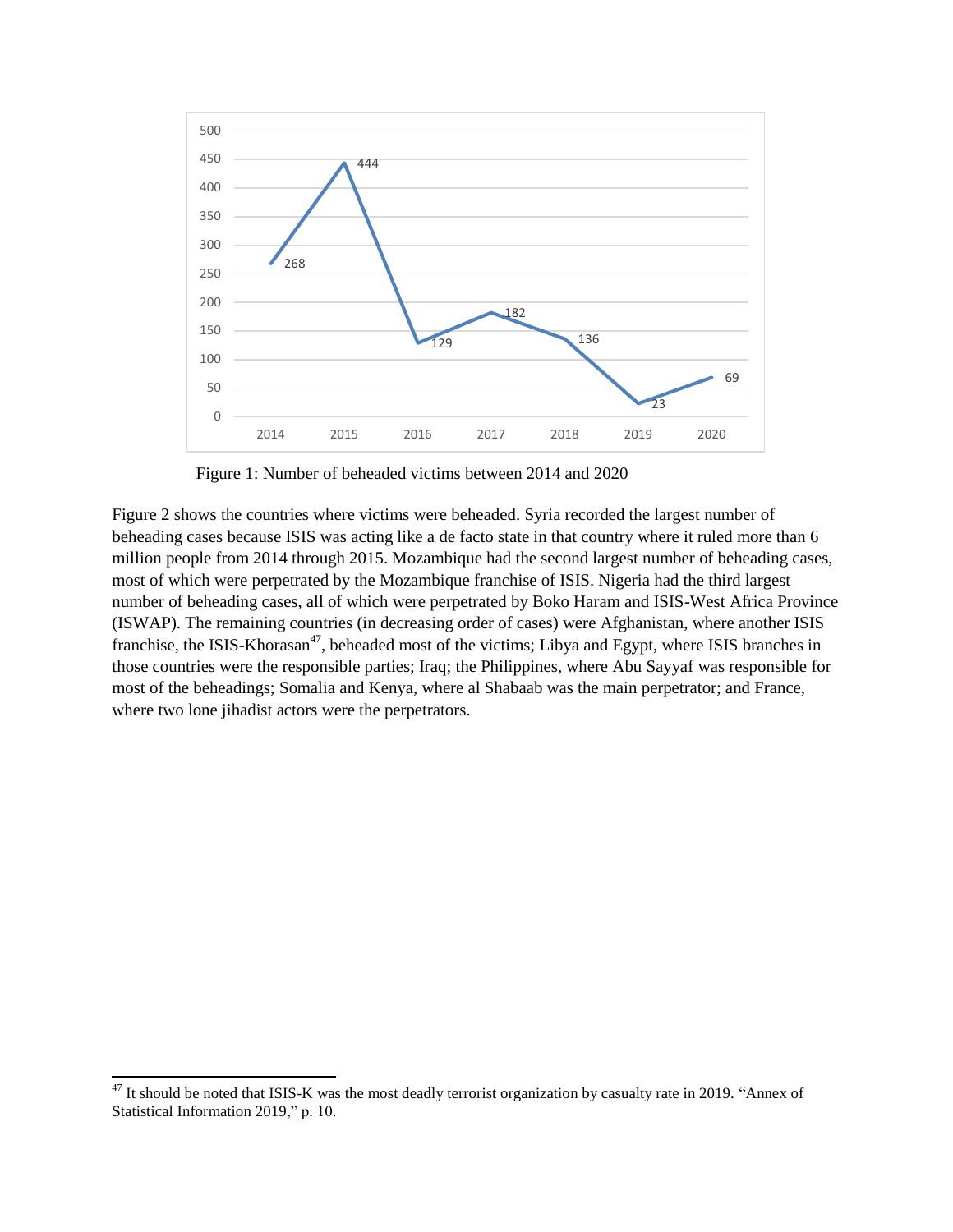

Figure 2: Number of beheading victims between 2014 and 2020, by country

Figure 3 shows the perpetrators of beheadings. More than 60 percent of the beheadings that took place in 2014 and 2015 were perpetrated by ISIS. The peak year was 2015, when the organization controlled its most enormous amount of territory. The group targeted not only Western journalists and aid workers in Iraq and Syria but also its militants who attempted to leave the organization in 2014 and 2015. One hundred of these militants were beheaded in 2014; two years later, 20 more were beheaded. ISIS remained the top perpetrator in 2016 and 2017, with 111 beheadings and 99 beheadings, respectively. When ISIS fell from power in 2018, the number of beheadings for which the group was responsible dropped in 2019 and 2020.



Figure 3: Number of beheaded victims, by perpetrator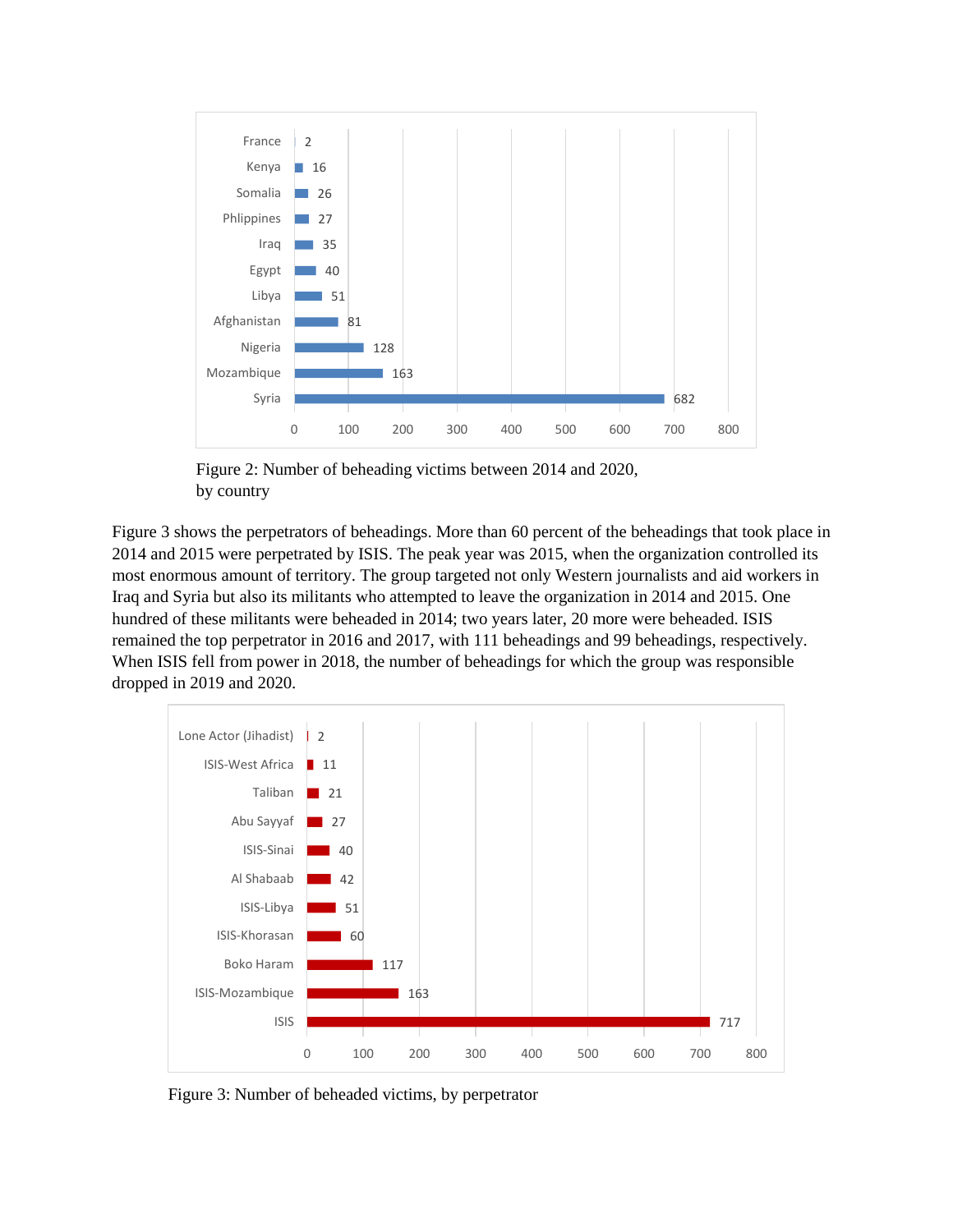The ISIS franchise in Mozambique beheaded the second largest number of victims. The group beheaded 7 victims in 2017 and 116 in 2018. Boko Haram beheaded the third largest number of victims. The group began the practice of beheading when it pledged allegiance to ISIS in 2015. Boko Haram and ISWAP<sup>48</sup> beheaded 128 victims in total. Most of Boko Haram's beheading victims were villagers. ISWAP was one of the deadliest terrorist groups in 2019, and the group targeted Christian civilians in West Africa and logged the group's largest number of beheadings that year.<sup>49</sup> ISIS-Khorasan beheaded police officers, hostages, Taliban members, and its own members if they engaged in organizational infighting. ISIS-Khorasan is an example of how jihadist groups punished their members with beheadings.

ISIS-Libya was responsible for the beheading of 51 Christians. Al Shabaab, active in Somalia and Kenya,<sup>50</sup> targeted and beheaded Muslim and Christian civilians, Somalian soldiers, and alleged Somalian spies. Al Shabaab is another example of how terrorist groups have used beheadings as punishment and intimidation tactics. ISIS-Sinai also targeted civilians, soldiers, and alleged spies but broadened its scope in 2016 when it beheaded a Sufi cleric. Abu Sayyaf differs from other groups in that it beheaded its victims when the ransom sought to spare the person's life was not paid on time. The Taliban is the second group in Afghanistan, along with ISIS-K, that targeted law enforcement personnel, military personnel, civilians, and alleged informants. Lone actors were responsible for two beheadings, both of which occurred in France.

Figure 4 shows beheading victims by religion. Salafi jihadist organizations threaten the Western world and aim to attack Western targets. These groups, however, have not spared their fellow Muslims in Muslim countries. According to terrorism databases, jihadist groups have killed thousands of people in their own countries of origin. For example, 72 percent of casualties in 2019 were recorded in Muslim countries.<sup>51</sup> The number of Muslim casualties in other countries also was significantly high that year. Jihadist groups also have not shied away from targeting Muslims for beheading. For the period covered by the current study, 92 percent of beheading victims were Muslims.

 $\overline{a}$ 

<sup>&</sup>lt;sup>48</sup> Splintered from and formed by Boko Haram defectors, ISWAP selectively targeted state institutions, military personnel, and Christian groups. The group then began to target civilians and killed 38 villagers in Nigeria in June 2020. "ISWA's Recent Attacks Could Signal a New, Deadlier Approach in Nigeria," Council on Foreign Relations, June 19,2020.

<sup>49</sup> "Annex of Statistical Information 2019," p. 11.

<sup>50</sup> [David Anderson](https://www.researchgate.net/profile/David_Anderson157?_sg%5B0%5D=l4end7VyilherAzuxu-zSDMqo935T2PvACxDLtBXDMgiCu6f4E7PKqV653SlMW5QHOeU6Xc.tXz-PmFfvbuC3-sS95yg3MV0LDU67JiBnNSBm2nRAu-olIutelR4UM_mTuhaN-W0wRNpudd8aAKQ4tVtKNsoPg&_sg%5B1%5D=esOG9LAf-Pyg9rlJ8K4VgHJuLtOcHfel9MtsP8ydoIMLJV5Sd8ximkFkXQkBSFeYg3SEcb8.CRJghVn58Zj_GG59C9kG2IMDO_JNi0O3hHZUPAc2pbh195iqXphmGcLlPK62F_GYQF32B-BhLIDf7C86wr8Yzw) and [Jacob McKnight,](https://www.researchgate.net/scientific-contributions/Jacob-McKnight-2067932198?_sg%5B0%5D=l4end7VyilherAzuxu-zSDMqo935T2PvACxDLtBXDMgiCu6f4E7PKqV653SlMW5QHOeU6Xc.tXz-PmFfvbuC3-sS95yg3MV0LDU67JiBnNSBm2nRAu-olIutelR4UM_mTuhaN-W0wRNpudd8aAKQ4tVtKNsoPg&_sg%5B1%5D=esOG9LAf-Pyg9rlJ8K4VgHJuLtOcHfel9MtsP8ydoIMLJV5Sd8ximkFkXQkBSFeYg3SEcb8.CRJghVn58Zj_GG59C9kG2IMDO_JNi0O3hHZUPAc2pbh195iqXphmGcLlPK62F_GYQF32B-BhLIDf7C86wr8Yzw) "Understanding al-Shabaab: clan, Islam and insurgency in Kenya" *Journal of Eastern African Studies,* September 2015, 9(3): pp. 1-22.

<sup>51</sup> "Annex of Statistical Information 2019," p. 20.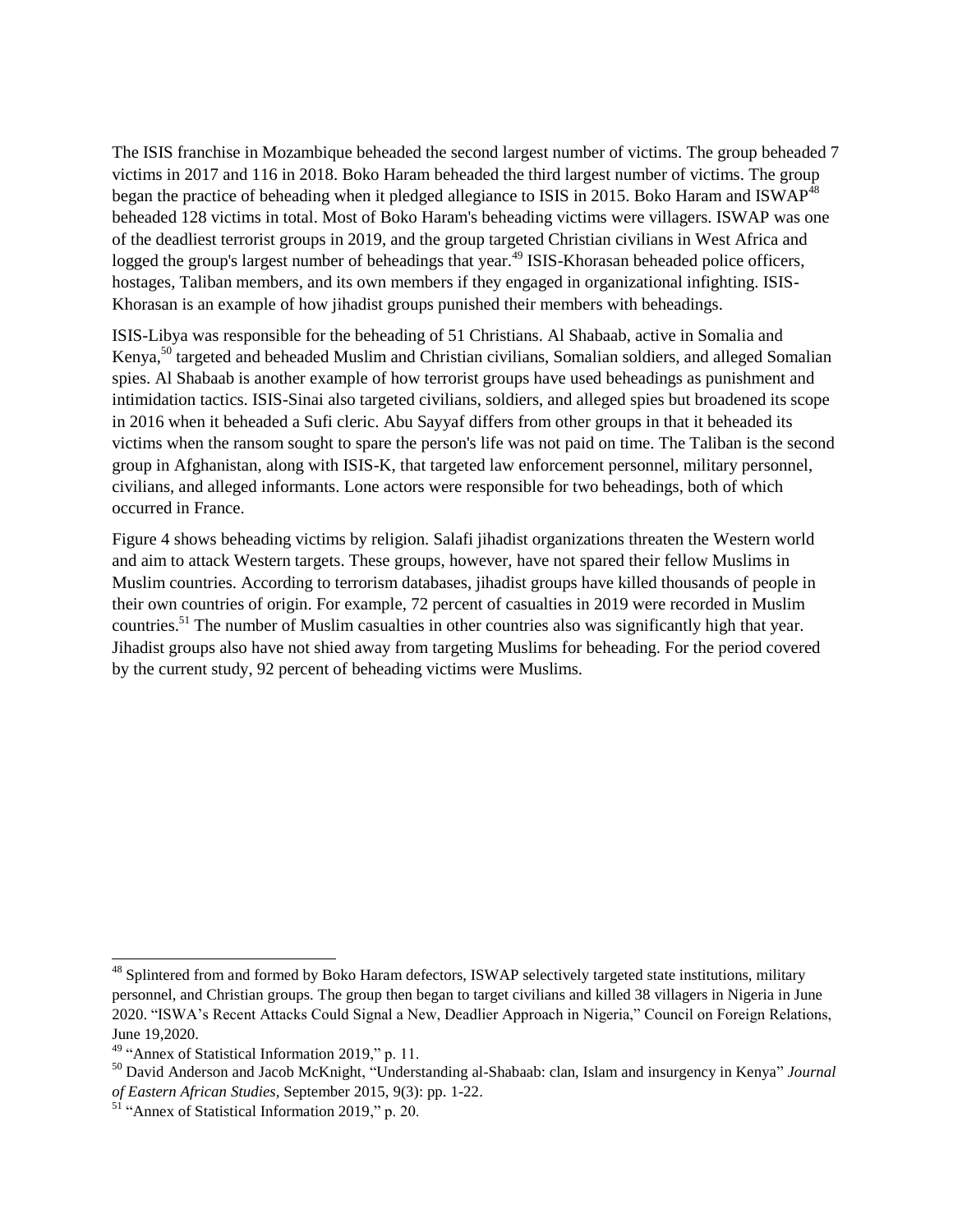

Figure 4: Number of beheaded victims, by religion

Jihadist groups have beheaded more non-military individuals than military individuals (see Figure 5). In their early years of existence, terrorist groups target military or law enforcement personnel and abstain from killing civilians because they know that sparing civilians will lead to public support for their cause and enhance their ability to recruit militants to join the group. When terrorist groups lose power, however, they change course and begin to target civilians. ISIS and its franchises have targeted civilians more than other terrorist groups sampled for the current study.



Figure 5: Number of beheading victims, by military or non-military

## **Conclusion**

Salafi-jihadist terrorist groups have expanded their scope and are capable of executing attacks in many regions of the world. They are the deadliest terrorist groups with a record of inflicting the most casualties on civilian and non-civilian populations. These terrorist groups have used a variety of tactics to kill their victims, including IEDs, VBIEDs, mines, ambushes, beheadings, and suicide bombings. One of the most